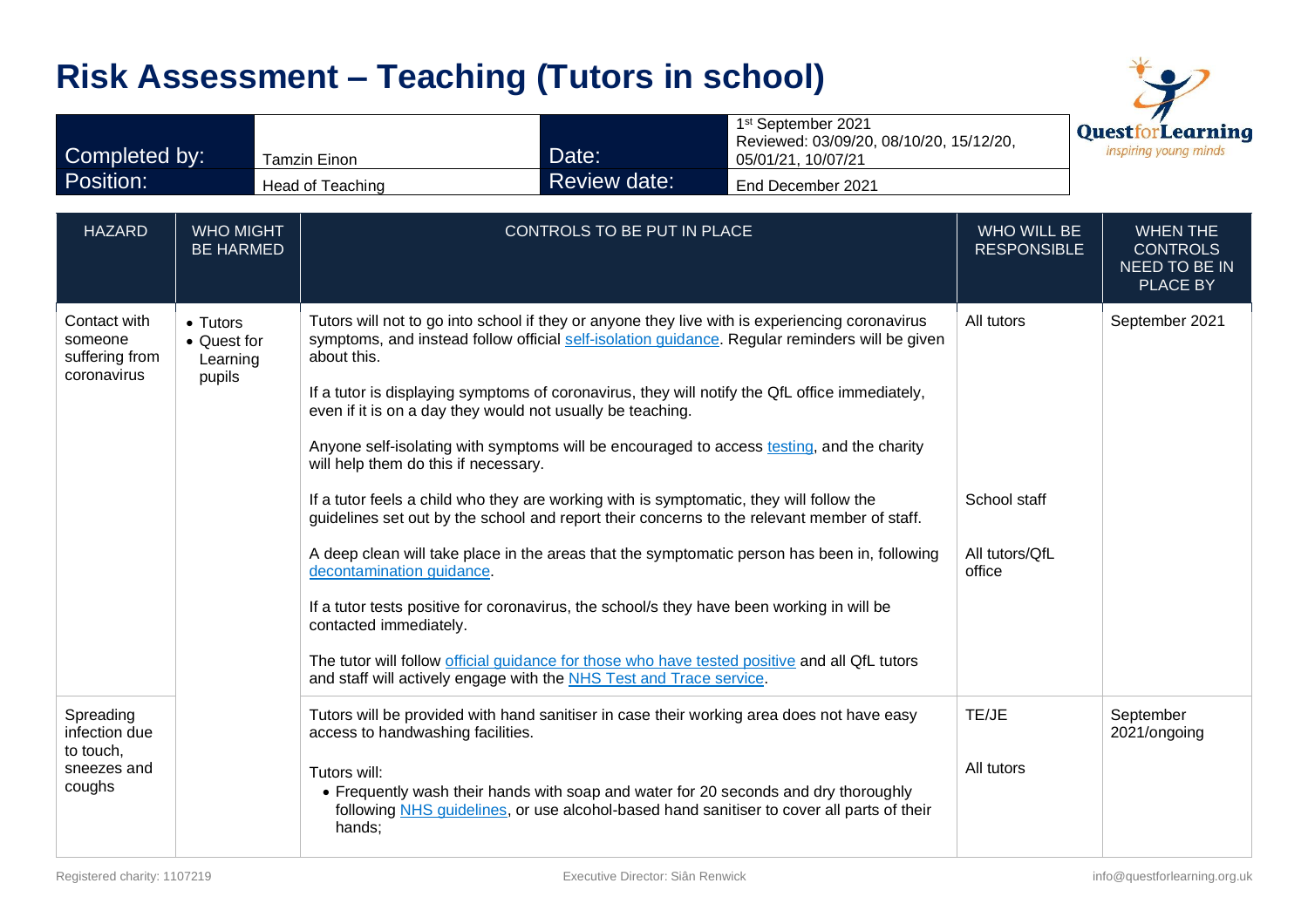

| <b>HAZARD</b>                                     | <b>WHO MIGHT</b><br><b>BE HARMED</b> | CONTROLS TO BE PUT IN PLACE                                                                                                                                                                                                                                                                                                                                                                                                                                                                                                                                                                                                                                                                                       | <b>WHO WILL BE</b><br><b>RESPONSIBLE</b> | <b>WHEN THE</b><br><b>CONTROLS</b><br><b>NEED TO BE IN</b><br><b>PLACE BY</b> |
|---------------------------------------------------|--------------------------------------|-------------------------------------------------------------------------------------------------------------------------------------------------------------------------------------------------------------------------------------------------------------------------------------------------------------------------------------------------------------------------------------------------------------------------------------------------------------------------------------------------------------------------------------------------------------------------------------------------------------------------------------------------------------------------------------------------------------------|------------------------------------------|-------------------------------------------------------------------------------|
|                                                   |                                      | • Clean their hands: on arrival, between sessions, before and after eating, after sneezing<br>or coughing, and when leaving the site;<br>• Be encouraged not to touch their mouth, eyes and nose;<br>• Use a tissue or elbow crook to cough or sneeze, and use bins for tissue waste - following<br>'Catch it, Bin it, Kill it' guidelines;<br>• Inform the QfL office in good time if they require additional hand sanitiser and/or cleaning<br>supplies.<br>QfL pupils will:<br>• Be encouraged to wash their hands with soap and water for 20 seconds and dry<br>thoroughly following NHS quidelines, or use alcohol-based hand sanitiser to cover all<br>parts of their hands before coming to their session; |                                          |                                                                               |
|                                                   |                                      | • Be encouraged not to touch their mouth, eyes and nose;<br>• Use a tissue or elbow crook to cough or sneeze, and use bins for tissue waste -<br>following 'Catch it, Bin it, Kill it' guidelines.<br>Tutors will maintain a distance of 1m+ from the pupil/s where possible and will avoid face to<br>face interaction where it is not possible to maintain this distance alongside implementation of<br>the mitigations set out to minimise risk.<br>Tutors will be provided with visors to wear when teaching and will carry a face mask to wear<br>in communal areas if required by their specific school's policy for visiting professionals or<br>there is a change to current Government guidelines.       | All tutors                               |                                                                               |
| Spreading<br>infection<br>through<br>contact with |                                      | Tutors will be provided with cleaning products, e.g. detergent/anti-bacterial spray.<br>Tutors will be encouraged to clean frequently touched surfaces regularly, including:<br>· table/desk surface;                                                                                                                                                                                                                                                                                                                                                                                                                                                                                                             | TE/JE<br>All tutors                      | September<br>2021/ongoing                                                     |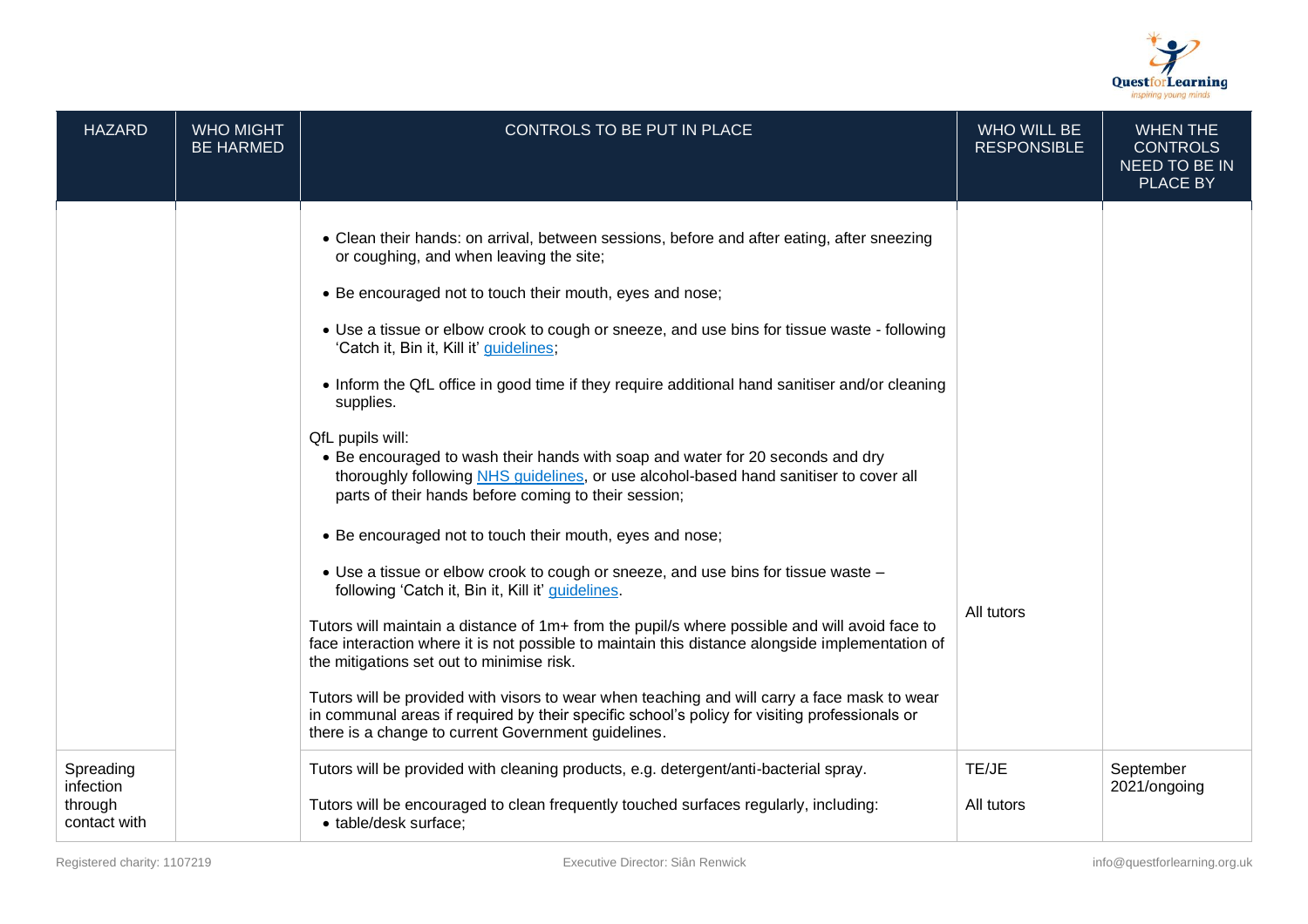

| <b>HAZARD</b>                                                                                                           | <b>WHO MIGHT</b><br><b>BE HARMED</b> | CONTROLS TO BE PUT IN PLACE                                                                                                                                                                                                                                                                                                                                                                                                                                                                                                                                                                                                                                                                                                                                                                                                                                                                                                                                                                                                               | <b>WHO WILL BE</b><br><b>RESPONSIBLE</b> | <b>WHEN THE</b><br><b>CONTROLS</b><br>NEED TO BE IN<br>PLACE BY |
|-------------------------------------------------------------------------------------------------------------------------|--------------------------------------|-------------------------------------------------------------------------------------------------------------------------------------------------------------------------------------------------------------------------------------------------------------------------------------------------------------------------------------------------------------------------------------------------------------------------------------------------------------------------------------------------------------------------------------------------------------------------------------------------------------------------------------------------------------------------------------------------------------------------------------------------------------------------------------------------------------------------------------------------------------------------------------------------------------------------------------------------------------------------------------------------------------------------------------------|------------------------------------------|-----------------------------------------------------------------|
| coronavirus on<br>surfaces                                                                                              |                                      | $\bullet$ chair:<br>• any shared equipment.<br>Sessions will be planned to minimise sharing of equipment between groups wherever<br>possible.<br>Tutors will wash their hands and clean surfaces before and after handling pupils' books and<br>equipment.                                                                                                                                                                                                                                                                                                                                                                                                                                                                                                                                                                                                                                                                                                                                                                                | All tutors                               |                                                                 |
| Spreading<br>infection due<br>to excessive<br>contact and<br>mixing<br>between<br>pupils, school<br>staff and<br>tutors |                                      | Schools will be asked to group children in a way that minimises tutor contact with multiple<br>classes/year groups as far as practicable.<br>Where possible the tutor will collect/return the pupil/s from/to the classroom entrance<br>minimising contact with school staff/other pupils in the classroom.<br>Schools will be asked to provide the tutor with a well-ventilated working area, away from<br>busy 'pinch points' to minimise contact with others as far as practicable.<br>Tutors will endeavour to maintain a distance of 1m+ from the pupil/s where possible and will<br>avoid face to face interaction where it is not possible to maintain this distance alongside<br>implementation of the mitigations set out to minimise risk.<br>Tutors will maintain a distance of at least 1m from any pupil or member of staff outside of the<br>class/year group they are assigned to by the school.<br>Tutors will follow school guidelines for the safe use of shared areas, such as staff rooms and<br>bathroom facilities. | School staff<br>All tutors               | September 2021                                                  |
| Individuals<br>vulnerable to<br>serious<br>infection going<br>into school                                               |                                      | Individual risk assessments will be completed for any member of Quest for Learning staff<br>who identify as being clinically vulnerable.                                                                                                                                                                                                                                                                                                                                                                                                                                                                                                                                                                                                                                                                                                                                                                                                                                                                                                  | Individual<br>tutors/TE                  | September<br>2021/ongoing                                       |